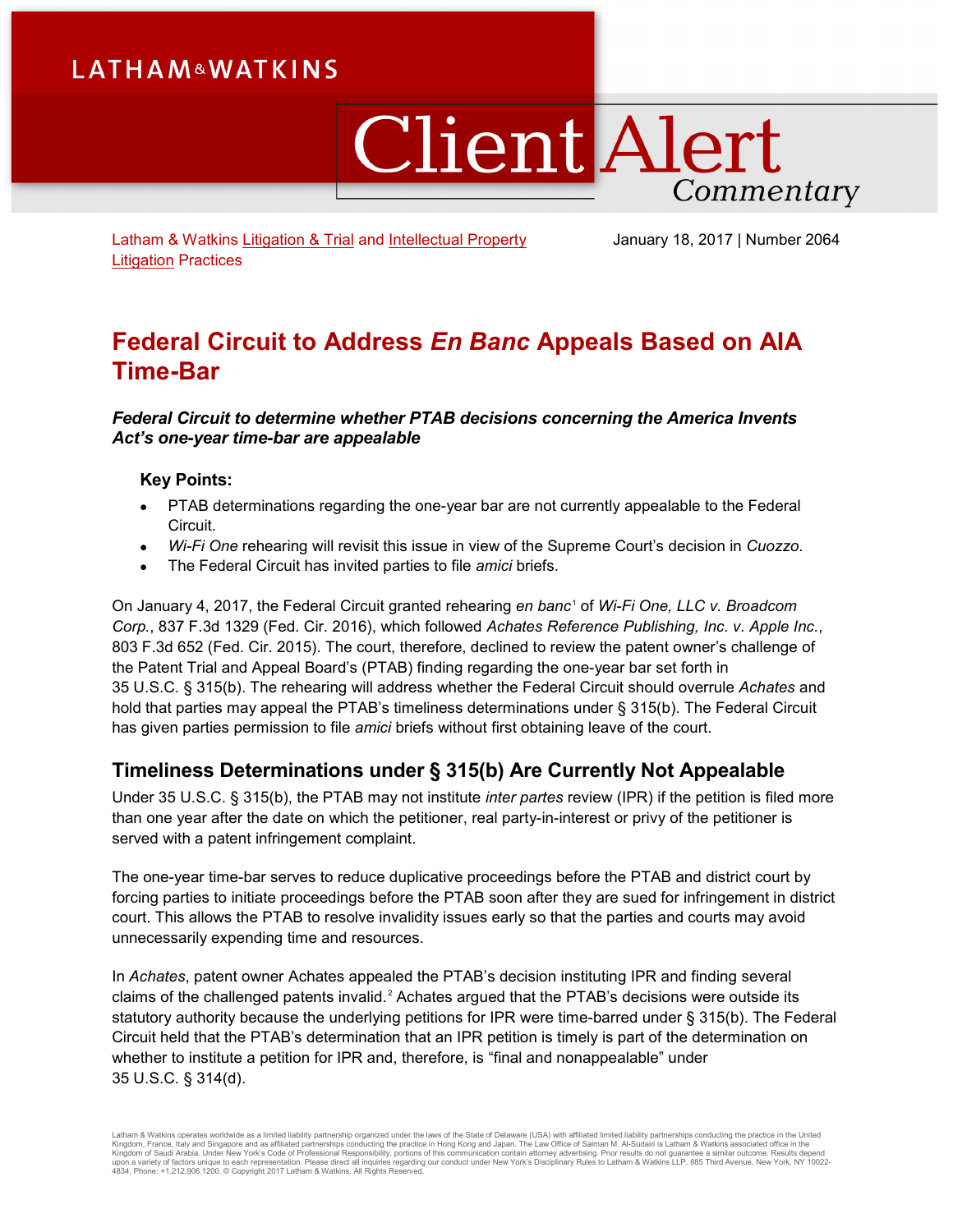The Federal Circuit has since relied on *Achates* several times to decline review of the PTAB's time-bar decisions, including *Wi-Fi One*. Some Federal Circuit judges, however, have called into question whether *Achates* was decided correctly, and a few judges have asked outright for the issue to be reconsidered *en banc*. [3](#page-3-2) Most recently, Judge Reyna's concurring opinion in *Wi-Fi One* suggested that the issue should be addressed *en banc* and that, in his opinion, the PTAB's time-bar decisions under § 315(b) should be reviewable on appeal.

## **The Federal Circuit Will Reconsider** *En Banc* **Whether § 315(b) Timeliness Determinations are Appealable**

On January 4, 2017, the Federal Circuit issued an order granting patent owner Wi-Fi One's petition to rehear *en banc* the court's decision in *Wi-Fi One*. In that case, patent owner Wi-Fi One appealed the PTAB's decision instituting IPR and finding several claims of the challenged patent invalid.<sup>[4](#page-3-3)</sup> Wi-Fi One argued that petitioner was barred from seeking review of the challenged patent because it was in privity with certain entities that had been served with complaints, and that because those entities would be timebarred from seeking IPR of the patent, the petitioner is time-barred as well under § 315(b).

Wi-Fi One did not dispute that the PTAB's timeliness ruling is not appealable if *Achates* is still good law. Instead, Wi-Fi One argued that the Supreme Court's recent decision in *Cuozzo Speed Techs., LLC v. Lee*, 136 S. Ct. 2131 (2016) implicitly overruled *Achates*.

The Federal Circuit disagreed, stating that the Supreme Court held in *Cuozzo* that the statute's prohibition against reviewing institution decisions extends to "questions that are closely tied" to the decision to institute and that § 315(b) "is just such a statute."[5](#page-3-4) Thus, *Achates* is still good law, and the PTAB's timebar decision was not appealable.

Although the Federal Circuit dismissed Wi-Fi One's appeal based on *Achates*, it identified portions of *Cuozzo* that suggest that some aspects of PTAB institution decisions may be appealed. For example, the Supreme Court stated that its *Cuozzo* decision does not enable the PTAB to act "outside its statutory limits" and that such "shenanigans" are properly reviewable.<sup>[6](#page-3-5)</sup>

The rehearing of *Wi-Fi One en banc* will address whether the Federal Circuit should overrule *Achates* and hold that judicial review is available for a patent owner to challenge the PTAB's determination that the petitioner satisfied the timeliness requirement of § 315(b). The Federal Circuit has invited the views of the U.S. Patent and Trademark Office (USPTO) as *amicus curiae* and granted all others leave to file without further permission from the court.

## **Conclusion**

While a number of Federal Circuit judges have suggested that *Achates* should be overturned, whether enough Judges on the Federal Circuit will agree remains uncertain. Therefore, it remains to be seen whether time-bar rejections under § 315(b) are the type of "shenanigans" the Supreme Court in *Cuozzo* warned might be reviewable.

Should the *en banc* court overturn *Achates* and allow challenges to the PTAB's timeliness determinations under § 315(b), it could significantly impact the way the parties and the PTAB confront the issue of timeliness of IPR petitions because patent owners would have an additional procedure for challenging institution of IPR proceedings. Given the fact-intensive, case-by-case nature of the § 315(b) time-bar, patent owners would likely appeal this issue more often. And because the PTAB's determinations would be subject to Federal Circuit review, the PTAB would likely provide more rigorous analyses in support of its time-bar determinations.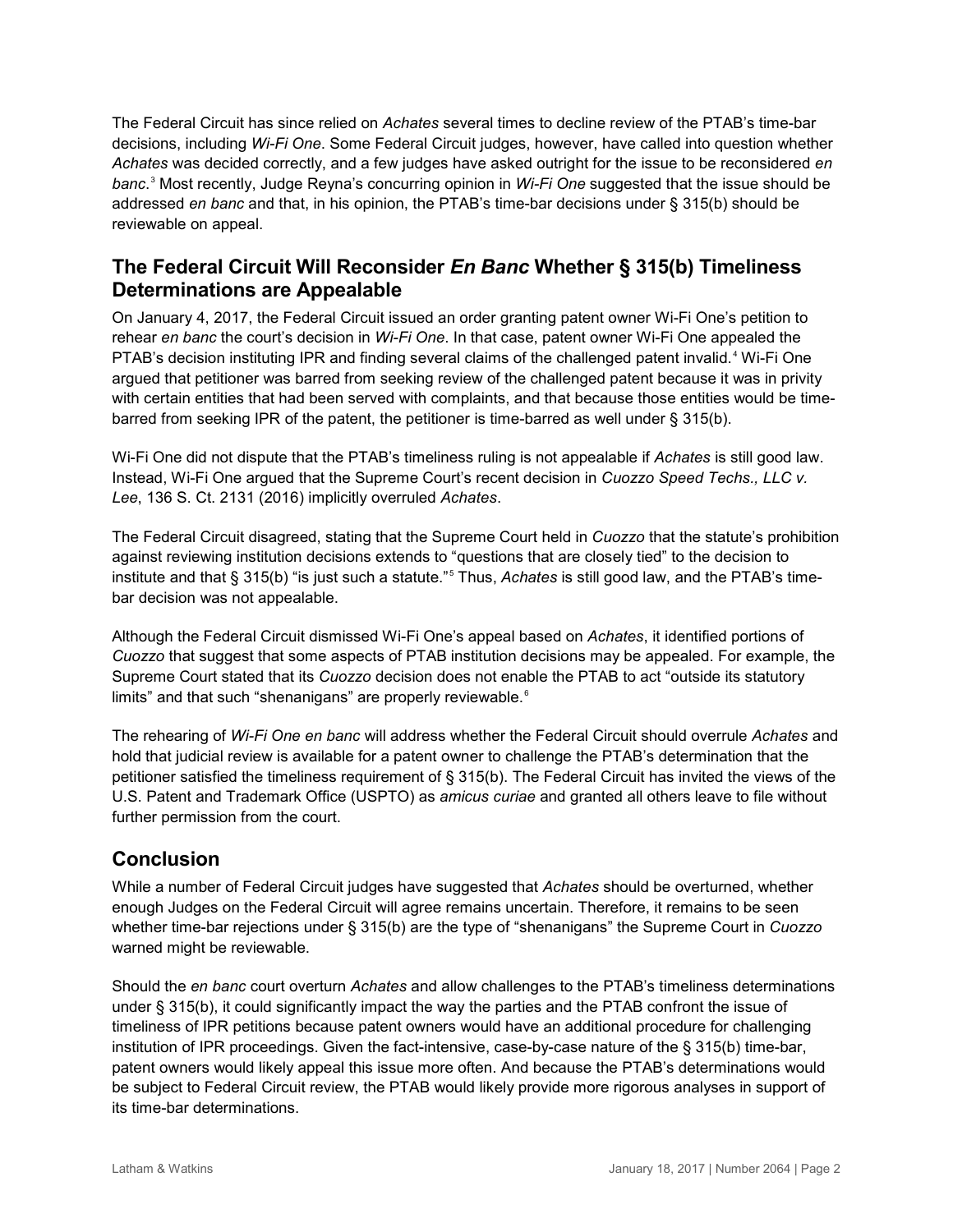If you have questions about this *Client Alert*, please contact one of the authors listed below or the Latham lawyer with whom you normally consult:

**[Bob Steinberg](https://www.lw.com/people/bob-steinberg)** [bob.steinberg@lw.com](mailto:bob.steinberg@lw.com) +1.213.891.8989 Los Angeles

#### **[Jonathan M. Strang](https://www.lw.com/people/jonathan-strang)**

[jonathan.strang@lw.com](mailto:jonathan.strang@lw.com) +1.202.637.2362 Washington, D.C.

**[Parker M. Tresemer](https://www.lw.com/people/parker-tresemer)** [parker.tresemer@lw.com](mailto:parker.tresemer@lw.com) +1.213.891.8052 Los Angeles

#### **You Might Also Be Interested In**

**Book Of Jargon [Patent Trial & Appeal Board \(PTAB\)](https://www.lw.com/bookofjargon-apps/boj-ptab)**

**[Commentary on Patent Litigation Best Practices: Parallel USPTO Proceedings Chapter \("Stage](https://www.lw.com/thoughtLeadership/commentary-on-patent-litigation-best-practices)  [One"\)](https://www.lw.com/thoughtLeadership/commentary-on-patent-litigation-best-practices)**

**[Burden Of Proof At PTAB: Will Magnum Oil And Aqua Mix?](https://www.lw.com/thoughtLeadership/burden-of-proof-ptab)**

**[Keeping Tabs on PTAB](https://www.lw.com/thoughtLeadership/keeping-tabs-on-ptab)**

**[Supreme Court Affirms PTAB's "Broadest Reasonable" Claim Construction Standard](https://www.lw.com/thoughtLeadership/supreme-court-affirms-PTAB-broadest-reasonable-claim)**

*Client Alert* is published by Latham & Watkins as a news reporting service to clients and other friends. The information contained in this publication should not be construed as legal advice. Should further analysis or explanation of the subject matter be required, please contact the lawyer with whom you normally consult. The invitation to contact is not a solicitation for legal work under the laws of any jurisdiction in which Latham lawyers are not authorized to practice. A complete list of Latham's *Client Alerts* can be found at [www.lw.com.](http://www.lw.com/) If you wish to update your contact details or customize the information you receive from Latham & Watkins, visit<http://events.lw.com/reaction/subscriptionpage.html> to subscribe to the firm's global client mailings program.

#### **Endnotes**

 $\overline{a}$ 

<sup>1</sup> A session in which a case is heard before all the judges of the court rather than by a panel of judges selected from among the judges of the court.

<sup>2</sup> *See Apple Inc. v. Achates Reference Publ'g, Inc.*, No. IPR2013-00081 (P.T.A.B. June 2, 2014), Paper 80; *Apple Inc. v. Achates Reference Publ'g, Inc.*, No. IPR2013-00080 (P.T.A.B. June 2, 2014), Paper 90.